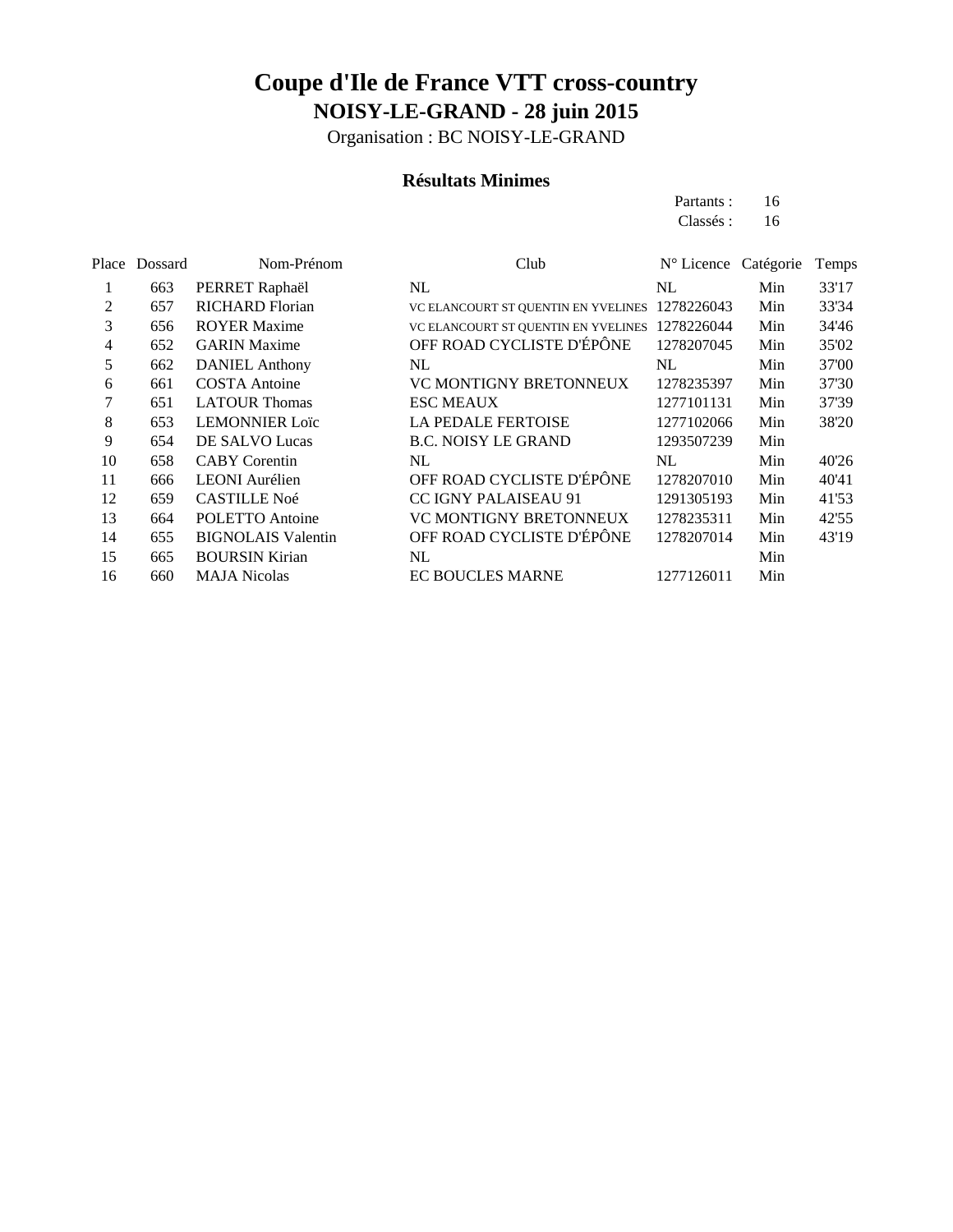Organisation : BC NOISY-LE-GRAND

### **Résultats Cadettes**

Partants : 2 Classés : 2

| Place Dossard | Nom-Prénom         | Club                      | N° Licence Catégorie Temps |       |
|---------------|--------------------|---------------------------|----------------------------|-------|
|               | 502 ROST Cynthia   | <b>TEAM BONNIERES VTT</b> | 1278247011 Cad F           | 59'20 |
|               | 501 FONTAINE Elora | OFF ROAD CYCLISTE D'ÉPÔNE | 1278207044 Cad F           |       |

### **Résultats Minimes Filles**

Partants : 3<br>Classés : 3 Classés :

|               | Place Dossard | Nom-Prénom         | Club                          | $N^{\circ}$ Licence Catégorie Temps |       |       |
|---------------|---------------|--------------------|-------------------------------|-------------------------------------|-------|-------|
|               |               | 601 TETART Marie   | B.C. NOISY LE GRAND           | 1293507036                          | Min F | 46'24 |
|               |               | 602 ROBLIN Pauline | <b>VC MONTIGNY BRETONNEUX</b> | 1278235448                          | Min F |       |
| $\mathcal{R}$ |               | 603 GOERGEN Océane | VC CLICHY SOUS BOIS           | 1293527042 MinF                     |       |       |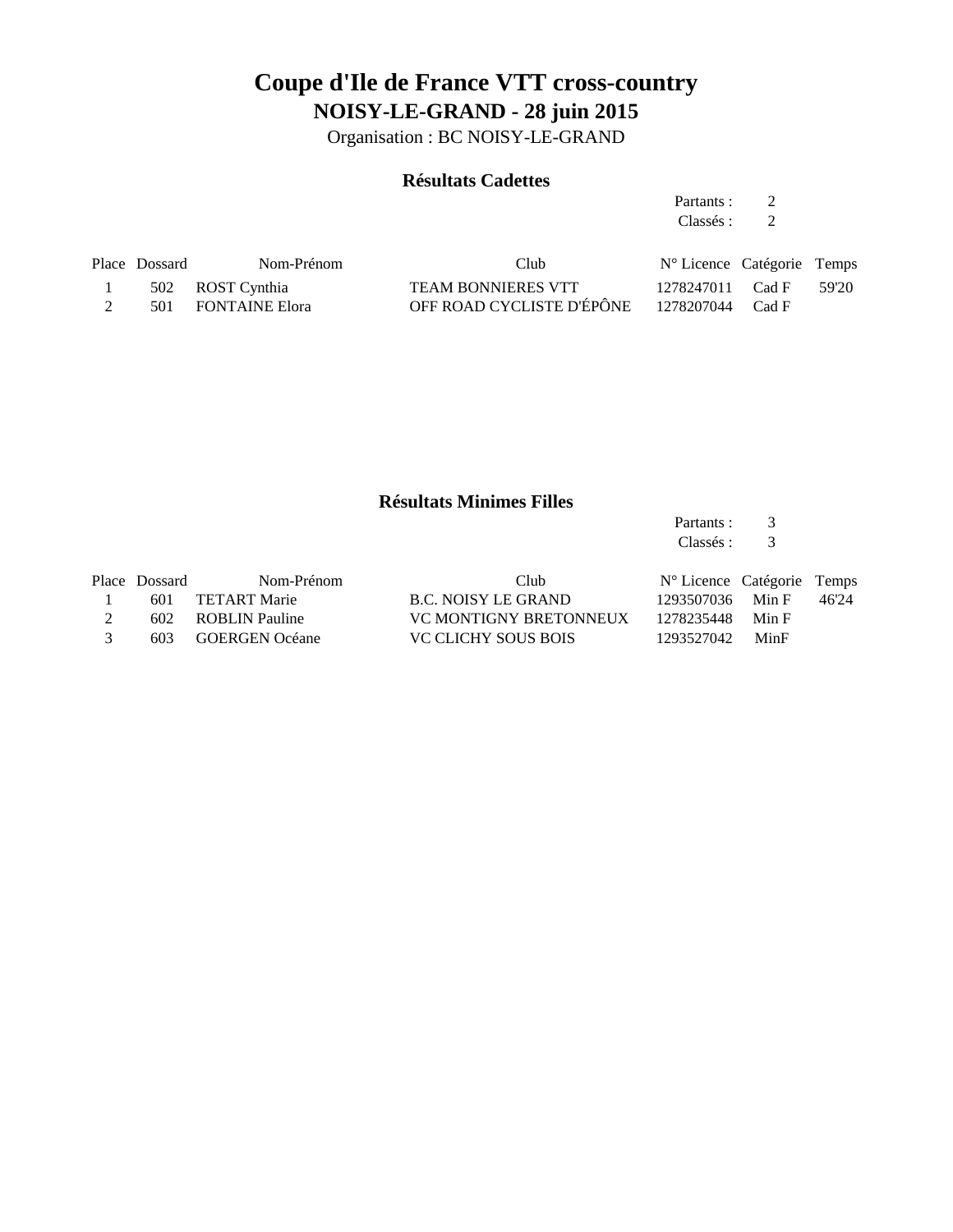Organisation : BC NOISY-LE-GRAND

### **Résultats Cadets**

Partants : 6 Classés : 5

|   | Place Dossard | Nom-Prénom           | Club                         | N° Licence Catégorie Temps |     |       |
|---|---------------|----------------------|------------------------------|----------------------------|-----|-------|
|   | 556           | <b>MERCIER Louis</b> | <b>TEAM BONNIERES VTT</b>    | 1278247008                 | Cad | 47'45 |
| 2 | 551           | LE BECHEC Corentin   | OC GIF VTT                   | 1291333011                 | Cad | 49'25 |
|   | 552           | LEVEQUE Grégoire     | <b>ESC MEAUX</b>             | 1277101279                 | Cad | 55'54 |
| 4 | 555           | <b>BOIREAU Gael</b>  | <b>VC FONTAINEBLEAU AVON</b> | 1277113164                 | Cad | 59'14 |
|   | 553           | LECOQ Jules          | <b>JS FERTE GAUCHER</b>      | 1277114034                 | Cad |       |
| 6 | 554           | <b>CORMERAIE Tom</b> | <b>THOMERY VTT</b>           | 1277141021                 | Cad | AB    |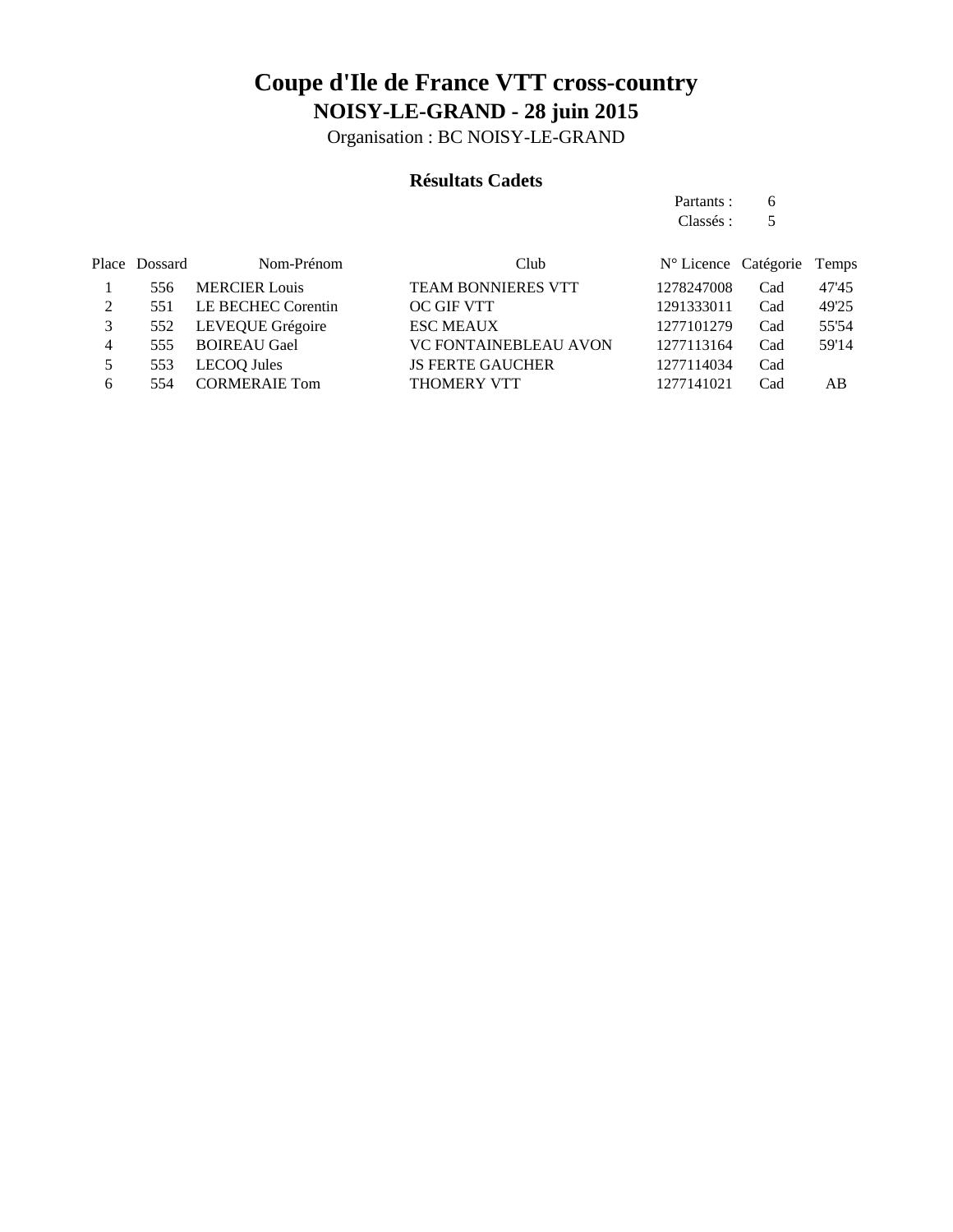Organisation : BC NOISY-LE-GRAND

### **Résultats Juniors**

Partants : 12 Classés : 12

|               | Place Dossard | Nom-Prénom             | Club                       | N° Licence Catégorie |     | Temps   |
|---------------|---------------|------------------------|----------------------------|----------------------|-----|---------|
|               | 153           | <b>AUVIN Clément</b>   | OFF ROAD CYCLISTE D'ÉPÔNE  | 1278207035           | Jun | 1:16:44 |
| $\mathcal{L}$ | 152           | <b>POITEVIN Robin</b>  | US DOMONT CYCLISME         | 1295702004           | Jun |         |
| 3             | 154           | <b>DUGENY Nicolas</b>  | US DOMONT CYCLISME         | 1295702067           | Jun | 1:18:38 |
| 4             | 160           | <b>STUMPF</b> Florian  | <b>LA PEDALE FERTOISE</b>  | 1277102003           | Jun | 1:22:00 |
| 5             | 155           | <b>MARFOUTINE Joss</b> | US DOMONT CYCLISME         | 1295702070           | Jun | 1:23:00 |
| 6             | 151           | <b>GONTIER Lucas</b>   | <b>LA PEDALE FERTOISE</b>  | 1277102187           | Jun | 1:24:00 |
| 7             | 156           | <b>PARMENTIER Hugo</b> | <b>B.C. NOISY LE GRAND</b> | 1293507196           | Jun | 1:24:45 |
| 8             | 158           | <b>SVEHLA Yohan</b>    | OFF ROAD CYCLISTE D'ÉPÔNE  | 1278207037           | Jun | 1:25:01 |
| 9             | 159           | LACROIX Kévin          | <b>B.C. NOISY LE GRAND</b> | 129357180            | Jun | 1:33:17 |
| 10            | 157           | <b>BROCHARD Romain</b> | <b>OC GIF VTT</b>          | 1291333016           | Jun | 1:34:15 |
| 11            | 162           | <b>LEMAIRE</b> Adrien  | <b>LA PEDALE FERTOISE</b>  | 1277102080           | Jun | 1 tour  |
| 12            | 161           | <b>BEYER Julien</b>    | <b>OC GIF VTT</b>          | 1291333020           | Jun | AB      |
|               |               |                        |                            |                      |     |         |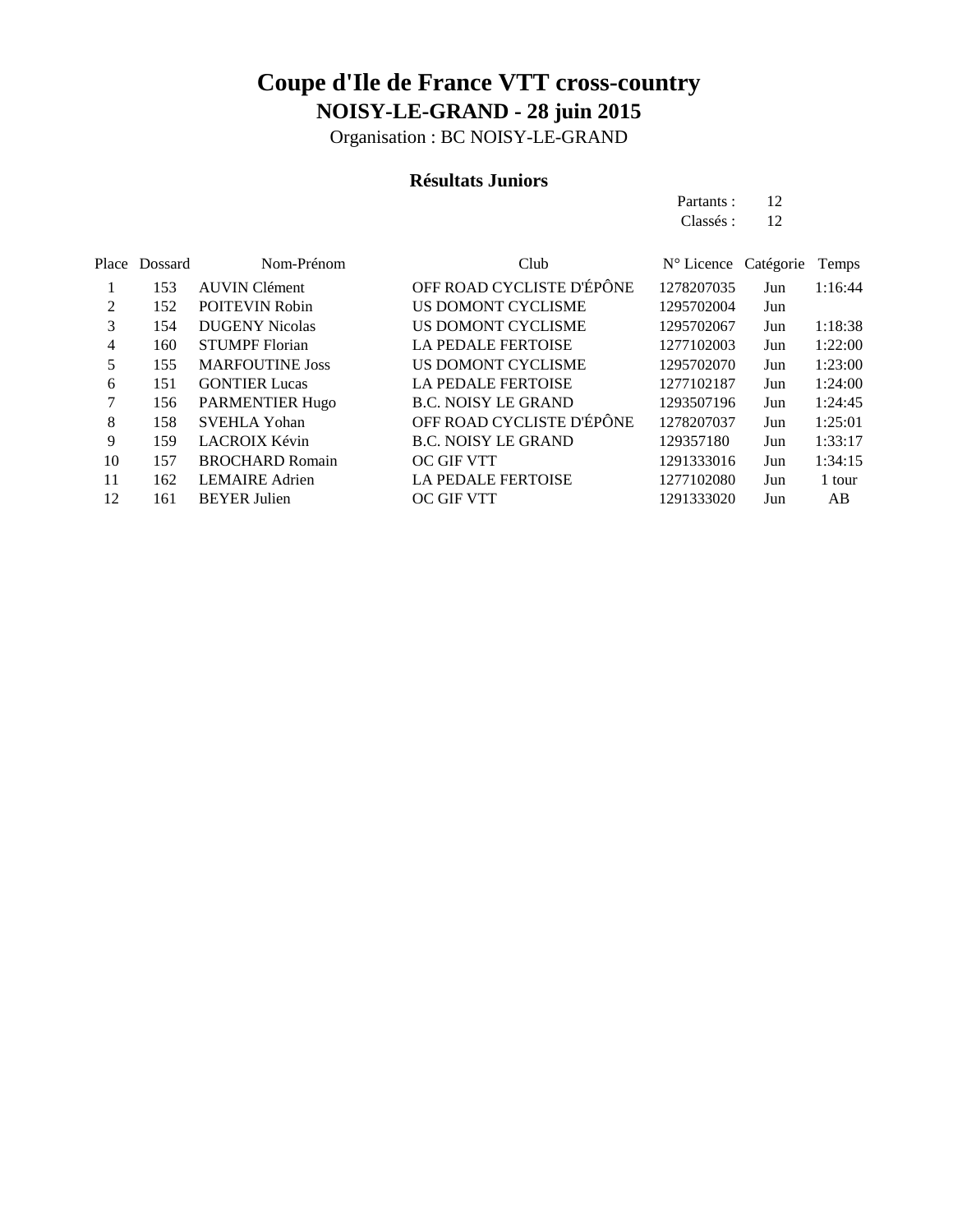Organisation : BC NOISY-LE-GRAND

### **Résultats Masters 1 et 2**

Partants : 14 Classés: 14

|    | Place Dossard | Nom-Prénom                | Club                          | N° Licence Catégorie |           | Temps   |
|----|---------------|---------------------------|-------------------------------|----------------------|-----------|---------|
| 1  | 209           | <b>BROCHOT Vincent</b>    | <b>UCM VENEUX LES SABLONS</b> | 1277142037           | Mas $1/2$ | 1:34:10 |
| 2  | 201           | <b>DEHEYN</b> Thibaut     | <b>LES BLEUS DE FRANCE</b>    | 1292402020           | Mas $1/2$ |         |
| 3  | 215           | PESTEIRDT Michael         | A.C.B.B.                      | 1292                 |           |         |
| 4  | 205           | SACCOMANDI John           | PARISIS A.C. 95               | 1295714149           | Mas $1/2$ | 1:40:25 |
| 5  | 202           | <b>LA MONTAGNE Alexis</b> | <b>TEAM VTT MAISSE</b>        | 1291325035           | Mas $1/2$ | 1:41:45 |
| 6  | 217           | <b>MICHEL Vivien</b>      | NL                            | NL                   |           |         |
| 7  | 206           | <b>AUBLANC Guillaume</b>  | NL                            | NL                   | Mas $1/2$ |         |
| 8  | 203           | FADDA Jean-Christophe     | <b>TEAM VTT MAISSE</b>        | 1291325040           | Mas $1/2$ |         |
| 9  | 207           | FORLINI Grégory           | <b>B.C. NOISY LE GRAND</b>    | 1293507068           | Mas $1/2$ |         |
| 10 | 212           | <b>MARTINIE Florent</b>   | <b>B.C. NOISY LE GRAND</b>    | 1293507253           | Mas $1/2$ |         |
| 11 | 204           | <b>BERTRAND Thierry</b>   | <b>ESC MEAUX</b>              | 1277101125           | Mas $1/2$ |         |
| 12 | 210           | PERROCHON Cyril           | <b>LES BLEUS DE FRANCE</b>    | 1292402121           | Mas $1/2$ | AB      |
| 13 | 213           | <b>SURARDT Nicolas</b>    | <b>B.C. NOISY LE GRAND</b>    | 1293507082           | Mas $1/2$ | AB      |
| 14 | 214           | <b>HAVARD</b> Fabien      | <b>US METRO TRANSPORTS</b>    | 1275024050           | Mas $1/2$ | AB      |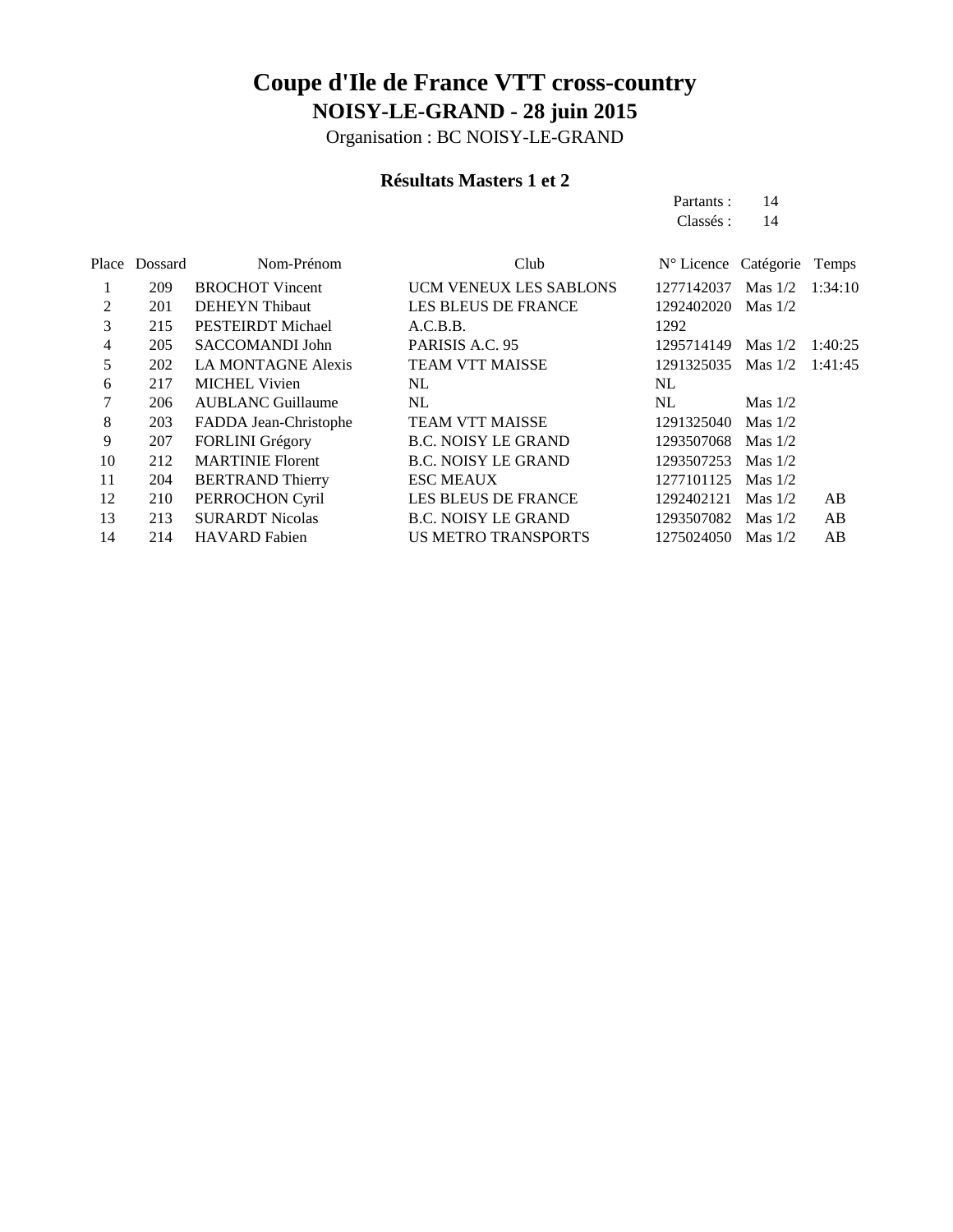Organisation : BC NOISY-LE-GRAND

### **Résultats Juniors Féminines**

|   |               |                          |                            | Partants :                 | 4     |         |
|---|---------------|--------------------------|----------------------------|----------------------------|-------|---------|
|   |               |                          |                            | Classés :                  | 4     |         |
|   | Place Dossard | Nom-Prénom               | Club                       | N° Licence Catégorie Temps |       |         |
|   | 452           | <b>SIMARD Marine</b>     | US DOMONT CYCLISME         | 1295702058                 | Jun F | 1:26:54 |
| 2 | 454           | <b>EBERHARDT Camille</b> | <b>COUNTRY VC</b>          | 1295724014                 | Jun F | 1:29:30 |
|   | 451           | JAFFRY Jennyfer          | ARGENTEUIL VAL DE SEINE 95 | 1295708112                 | Jun F | 1:35:32 |
| 4 | 453           | <b>DELSART</b> Anaïs     | <b>AC MARINES</b>          | 1295728004                 | Jun F | AB.     |

#### **Résultats Seniors Féminines**

Partants : Classés : 7

Place Dossard Nom-Prénom Club N° Licence Catégorie Temps 425 LE DANTEC Gwennig ROUE D'OR CONFLANAISE 1278210023 Sen F 1:14:31 427 TEMPORELLI Karine CM AUBERVILLIERS 93 1293505090 Sen F 1:15:58 421 ALVES Gwendoline LES BLEUS DE FRANCE 1292402085 Sen F 1:17:43 424 STUMPF Fanny LA PEDALE FERTOISE Sen F 1:19:00 5 426 GARCONNET Annabelle NL NL NL Sen F 1:23:50 423 LEGROS Angeline LES BLEUS DE FRANCE 1292402101 Sen F 422 HUBER Lisa ARGENTEUIL VAL DE SEINE 95 1295708058 Sen F AB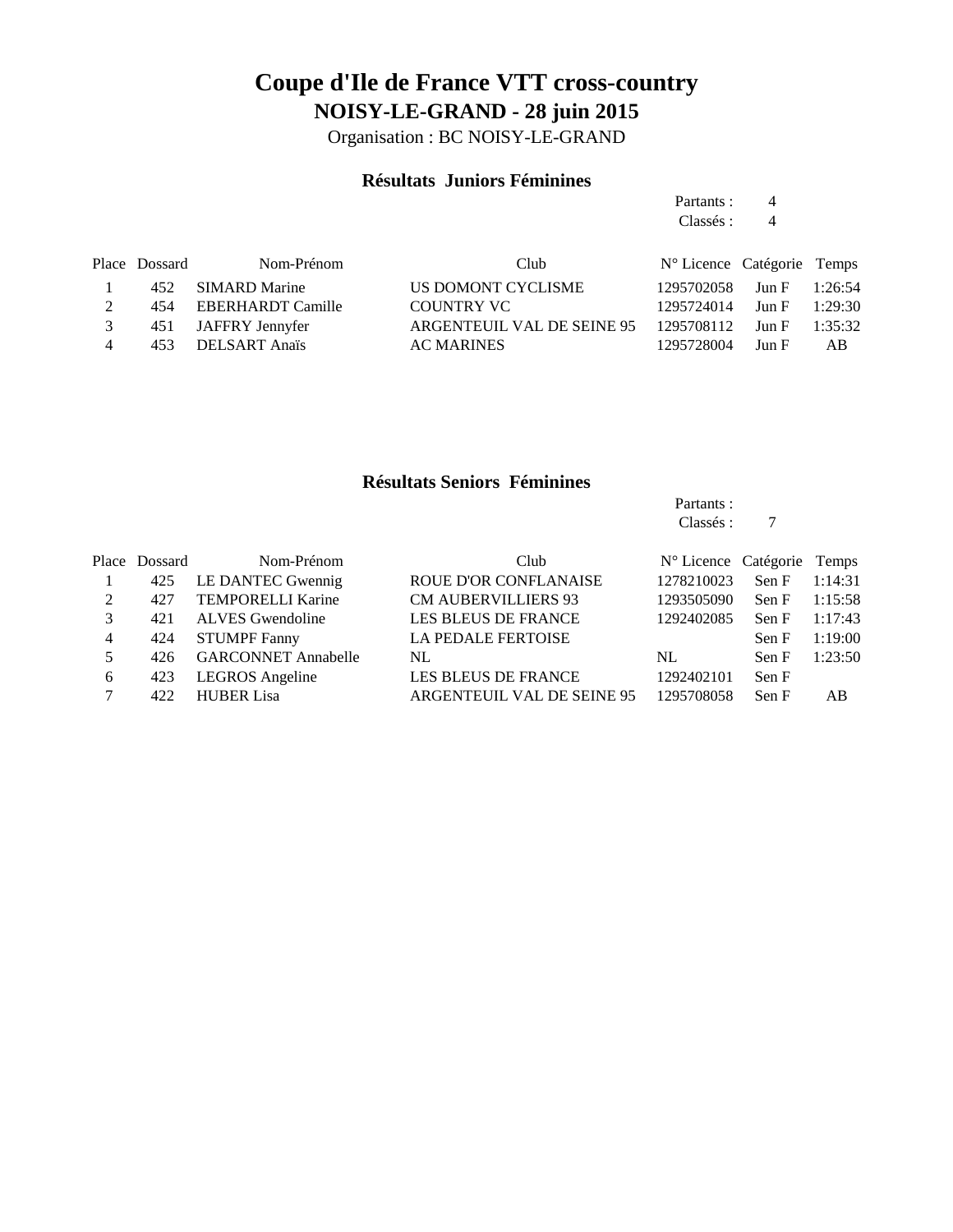Organisation : BC NOISY-LE-GRAND

### **Résultats Espoirs**

|    |               |                         |                            | Partants:            | 10  |         |
|----|---------------|-------------------------|----------------------------|----------------------|-----|---------|
|    |               |                         |                            | Classés :            | 10  |         |
|    | Place Dossard | Nom-Prénom              | Club                       | N° Licence Catégorie |     | Temps   |
|    | 109           | <b>MIRAMON</b> Pierre   | <b>LA PEDALE FERTOISE</b>  | 1277102053           | Esp | 1:38:17 |
| 2  | 101           | <b>ORCHAMPT</b> Antoine | US DOMONT CYCLISME         | 129570039            | Esp | 1:39:00 |
| 3  | 103           | <b>ABAUZIT</b> Lucas    | <b>LA PEDALE FERTOISE</b>  | 1277102076           | Esp | 1:40:03 |
| 4  | 102           | <b>CLABAUT Sulivan</b>  | <b>B.C. NOISY LE GRAND</b> | 1293507194           | Esp | 1:42:20 |
| 5  | 106           | <b>MAGNIENT</b> Franck  | US DOMONT CYCLISME         | 1295702068           | Esp |         |
| 6  | 104           | <b>LEDUC</b> Quentin    | <b>B.C. NOISY LE GRAND</b> | 1293507152           | Esp |         |
| 7  | 105           | <b>OSADNIK Alvin</b>    | <b>LES KOYOTES</b>         | 1275003021           | Esp |         |
| 8  | 107           | <b>SOLO</b> Florent     | <b>TEAM BONNIERES VTT</b>  | 1278247012           | Esp | AB      |
| 9  | 110           | DANIEL Rémy             | NL                         | NL                   | Esp | AB      |
| 10 | 111           | PINSARD Florian         | <b>THOMERY VTT</b>         | 1277141022           | Esp | AB      |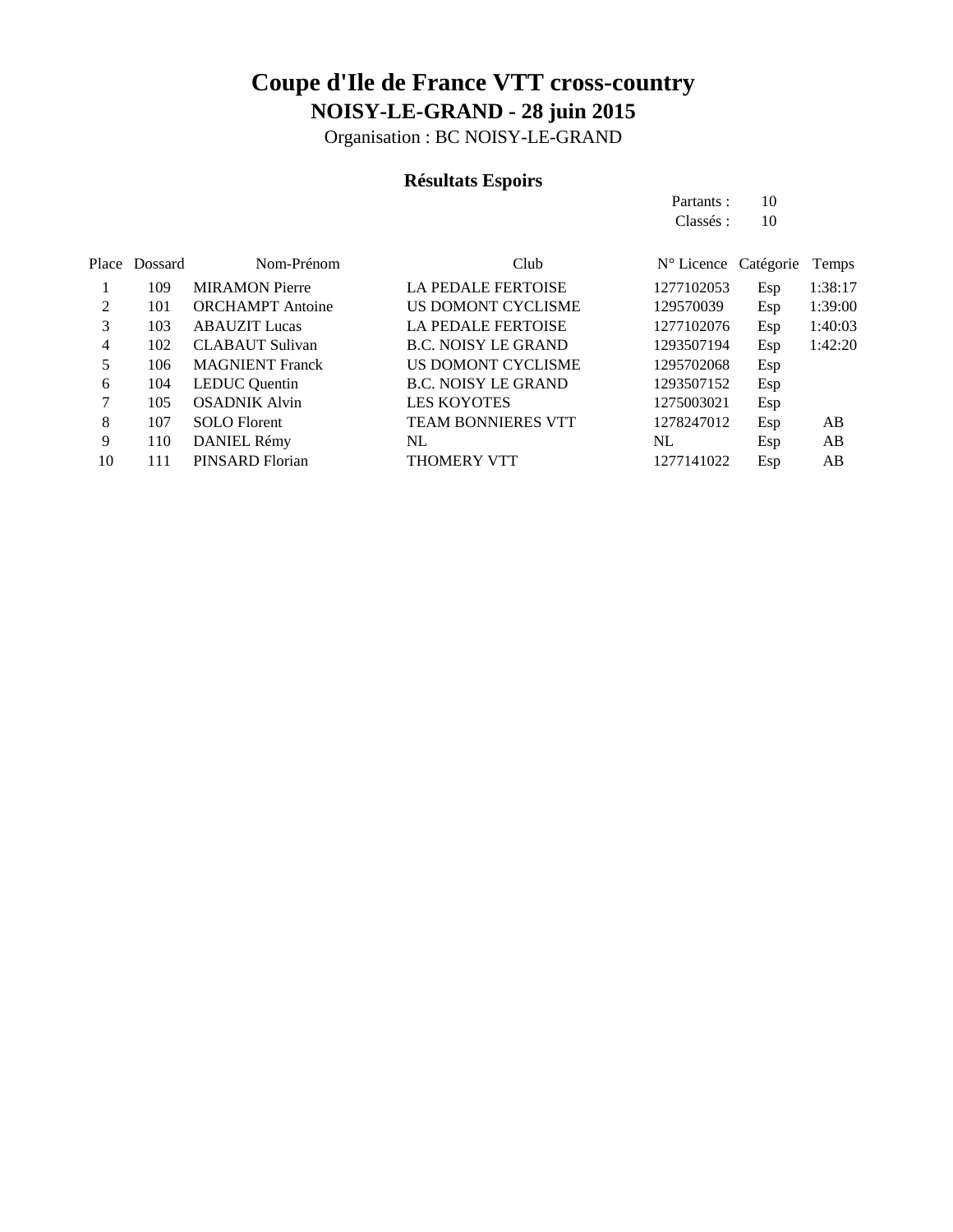Organisation : BC NOISY-LE-GRAND

### **Résultats Seniors**

Partants : 10 Classés: 10

|    | Place Dossard | Nom-Prénom              | Club                       | N° Licence Catégorie |     | Temps   |
|----|---------------|-------------------------|----------------------------|----------------------|-----|---------|
|    | 3             | <b>BAZIN</b> Nicolas    | US DOMONT CYCLISME         | 1295702163           | Sen | 1:26:38 |
| 2  |               | <b>LAVAUD</b> Alexandre | <b>OBJECTIF VTT</b>        | 1776352169           | Sen | 1:27:55 |
| 3  | 8             | N'GUYEN Maxime          | A.C.B.B.                   | 1292408138           | Sen | 1:30:36 |
| 4  | 4             | <b>VAILLANT Pierre</b>  | OC GIF VTT                 | 1291333022           | Sen | 1:35:50 |
| 5  |               | <b>HAIN Nicolas</b>     | OC GIF VTT                 | 1291333017           | Sen |         |
| 6  | 11            | <b>ANZIL Pierre</b>     | <b>OLYMPIC GARENNOIS</b>   | 1292414076           | Sen |         |
| 7  | 10            | <b>DULAC</b> Cyprien    | <b>OLYMPIC GARENNOIS</b>   | 1292414078           | Sen |         |
| 8  | 9             | <b>COULOMB</b> Mathieu  | PARIS CYCLISTE OLYMPIQUE   | 1275016228           | Sen |         |
| 9  | 2             | <b>LEGROS Thibault</b>  | <b>LES BLEUS DE FRANCE</b> | 1292402096           | Sen |         |
| 10 |               | <b>FINOT Dimitri</b>    | <b>TEAM VTT MAISSE</b>     | 1291325047           | Sen | AВ      |
|    |               |                         |                            |                      |     |         |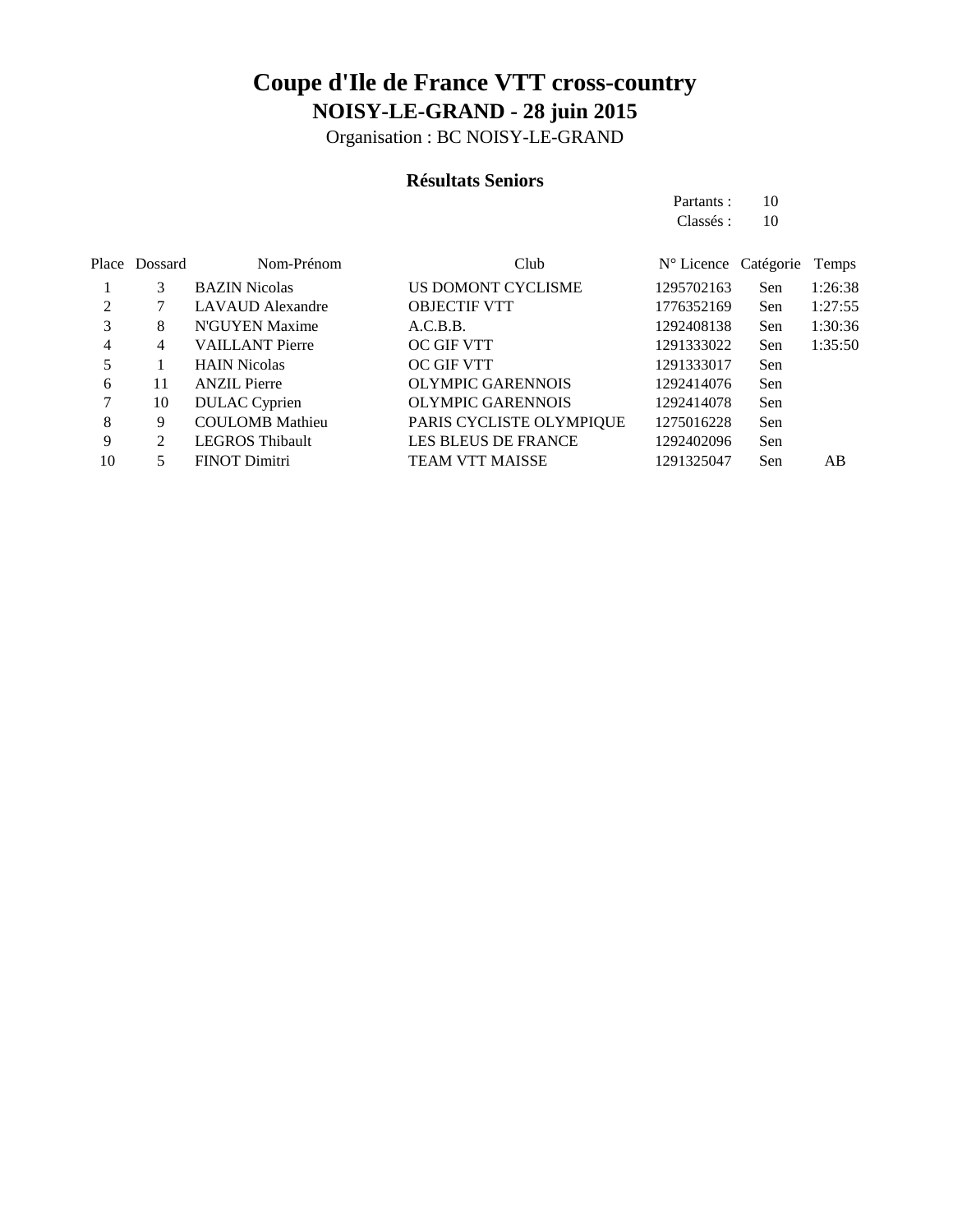Organisation : BC NOISY-LE-GRAND

### **Résultats Masters 3-4-5**

Partants : 38 Classés: 38

|                  | Place Dossard | Nom-Prénom                   | Club                       | Nº Licence Catégorie |           | Temps                  |
|------------------|---------------|------------------------------|----------------------------|----------------------|-----------|------------------------|
| $\mathbf{1}$     | 371           | <b>CRENEL Didier</b>         | US DOMONT CYCLISME         | 1295702037           | Mas 5     | 1:20:25                |
| $\boldsymbol{2}$ | 302           | <b>CORBEAU Laurent</b>       | EC MONTGERON VIGNEUX       | 1291307045           | Mas 3/4   | 1:23:17                |
| 3                | 375           | PACHOT Stéphane              | EC MORSANG SUR ORGE        | 1291339029           | Mas 5     | 1:23:31                |
| $\overline{4}$   | 308           | PAUCHARD Stéphane            | <b>ESC MEAUX</b>           | 1277101266           | Mas 3/4   | 1:27:21                |
| 5                | 374           | <b>BULLIOT</b> Jean-Michel   | EC MONTGERON VIGNEUX       | 1291307189           | Mas 5     | 1:28:00                |
| 6                | 303           | <b>MICHOUT Eric</b>          | <b>US METRO TRANSPORTS</b> | 1275024237           | Mas 3/4   | 1:28:01                |
| $\overline{7}$   | 310           | <b>LEHMANN Vincent</b>       | <b>B.C. NOISY LE GRAND</b> | 1293507277           | Mas 3/4   |                        |
| 8                | 301           | <b>HUBER Christophe</b>      | ARGENTEUIL VAL DE SEINE 95 | 1295708068           | Mas 3/4   |                        |
| 9                | 309           | <b>PARMENTIER Franck</b>     | <b>B.C. NOISY LE GRAND</b> | 1293507203           | Mas $3/4$ |                        |
| 10               | 313           | <b>BUZON Franck</b>          | <b>B.C. NOISY LE GRAND</b> | 1293507018           | Mas 3/4   |                        |
| 11               | 373           | <b>POITEVIN Francis</b>      | US DOMONT CYCLISME         | 1295702009           | Mas 5     |                        |
| 12               | 376           | <b>MEYER Raoul</b>           | EC MONTGERON VIGNEUX       | 1291307234           | Mas 5     |                        |
| 13               | 380           | <b>LAMETTE Denis</b>         | LES BLEUS DE FRANCE        | 1292402040           | Mas 5     |                        |
| 14               | 328           | FRANCHINARD Thierry          | NL                         | $\rm NL$             | Mas 3/4   |                        |
| 15               | 304           | <b>BRAUD</b> Christophe      | <b>JS FERTE GAUCHER</b>    | 1277114159           | Mas 3/4   |                        |
| 16               | 311           | <b>BOUDARD Sébastien</b>     | TEAM 94 VILLENEUVOISE      | 1294601054           | Mas 3/4   |                        |
| 17               | 314           | LE MOAL Yannick              | EC MORSANG SUR ORGE        | 1291339006           | Mas 3/4   |                        |
| 18               | 312           | <b>CATHENOZ Thibaut</b>      | <b>B.C. NOISY LE GRAND</b> | 1293507188           | Mas 3/4   |                        |
| 19               | 306           | <b>CHABANNAUD Ludovic</b>    | <b>US METRO TRANSPORTS</b> | 1275024264           | Mas 3/4   |                        |
| 20               | 317           | <b>LACROIX Arnaud</b>        | <b>B.C. NOISY LE GRAND</b> | 1293507005           | Mas 3/4   |                        |
| 21               | 305           | <b>DUBOS</b> Laurent         | <b>B.C. NOISY LE GRAND</b> | 1293507293           | Mas 3/4   |                        |
| 22               | 318           | <b>DANIEL Fabrice</b>        | TEAM BONNIERES VTT         | 1278247004           | Mas 3/4   |                        |
| 23               | 320           | <b>STUMPF Franck</b>         | LA PEDALE FERTOISE         | 1277102022           | Mas 3/4   |                        |
| 24               | 324           | TEIXERA Joao                 | <b>ESC MEAUX</b>           | 1277101116           | Mas 3/4   |                        |
| 25               | 327           | <b>CHATAIGNIER Dominique</b> | AC POMMEUSE BOISSY         | 1277130019           | Mas 3/4   |                        |
| 26               | 315           | <b>BOCQUILLON Eric</b>       | AC BAZANCOURT REIMS        | 751013035            | Mas 3/4   |                        |
| 27               | 321           | <b>DAUDET</b> Christophe     | <b>ESC MEAUX</b>           | 1277101075           | Mas 3/4   |                        |
| 28               | 377           | <b>NOEL Franck</b>           | <b>LES KOYOTES</b>         | 1275003006           | Mas 5     |                        |
| 29               | 383           | <b>LIGNIER Pascal</b>        | <b>ESC MEAUX</b>           | 1277101033           | Mas 5     |                        |
| 30               | 372           | <b>OSADNIK Alain</b>         | <b>LES KOYOTES</b>         | 1275003018           | Mas 5     |                        |
| 31               | 323           | <b>GONTIER Frédéric</b>      | LA PEDALE FERTOISE         | 1277102194           | Mas 3/4   |                        |
| 32               | 379           | <b>BRANCO Guilherme</b>      | EC MONTGERON VIGNEUX       | 1291307261           | Mas 5     | AB                     |
| 33               | 326           | <b>CARLIER Cédric</b>        | NL                         | NL                   |           | AB                     |
| 34               | 319           | DA COSTA Fernando            | <b>ESC MEAUX</b>           | 1277101074           | Mas 3/4   | $\mathbf{A}\mathbf{B}$ |
| 35               | 316           | <b>LELEU Fabrice</b>         | <b>B.C. NOISY LE GRAND</b> | 1293507210           | Mas 3/4   | $\mathbf{A}\mathbf{B}$ |
| 36               | 382           | <b>LEBRAS</b> Alain          | V                          | 1295708417           | Mas 5     | $\mathbf{A}\mathbf{B}$ |
| 37               | 307           | <b>LEMONNIER Franck</b>      | LA PEDALE FERTOISE         | 1277102063           | Mas 3/4   | $\mathbf{A}\mathbf{B}$ |
| 38               | 378           | <b>GAUTIER Laurent</b>       | TEAM 94 VILLENEUVOISE      | 1294601053           | Mas 5     | AB                     |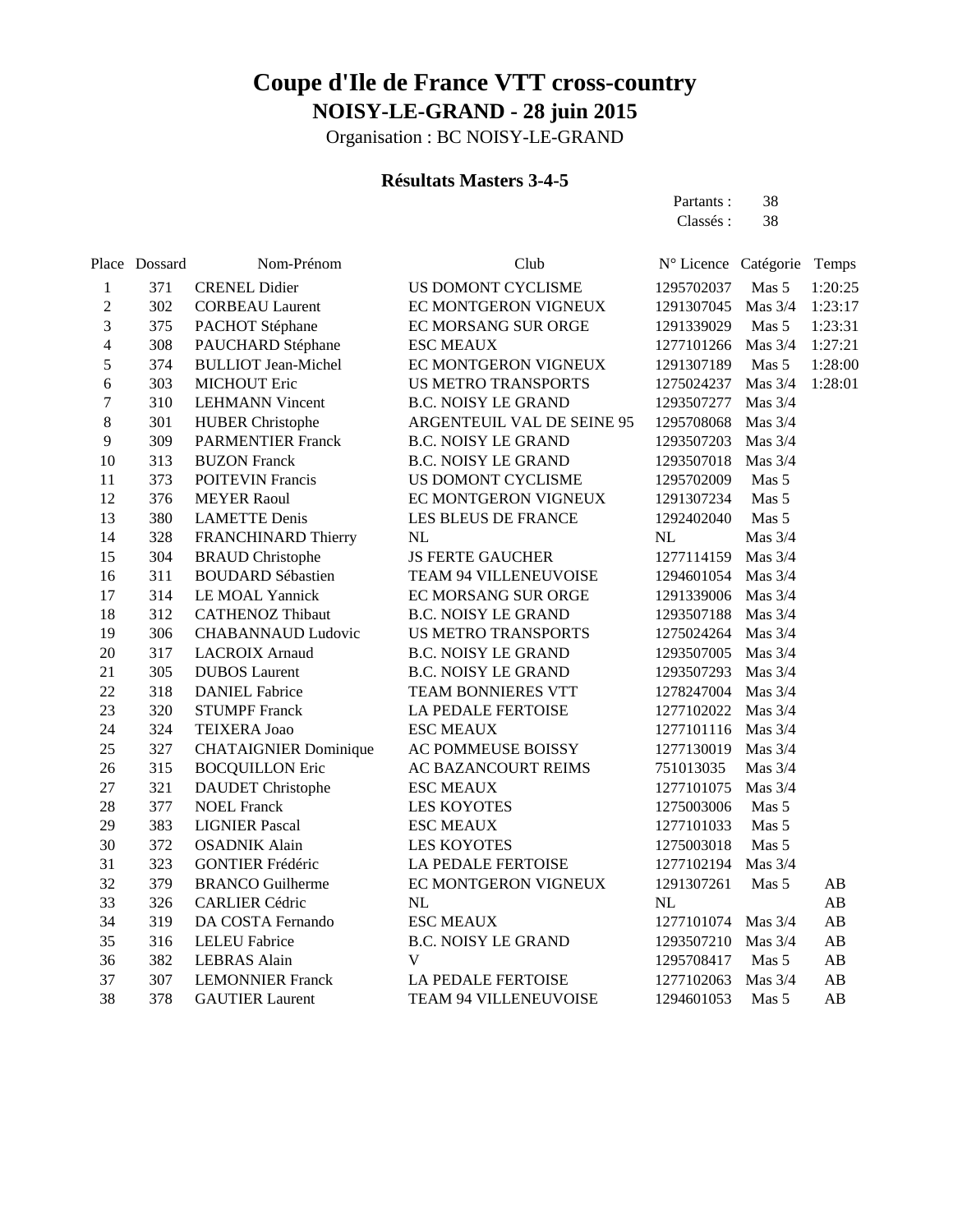Organisation : BC NOISY-LE-GRAND

### **Résultats Tandems**

Partants : 4 Classés : 4

| Place Dossard | Nom-Prénom                 | Club                    | N° Licence Catégorie Temps |     |  |
|---------------|----------------------------|-------------------------|----------------------------|-----|--|
|               | 401a BIARNE CONTINANT Marc | <b>EC BOUCLES MARNE</b> | 1277126007                 | Tan |  |
|               | 401b MAJA Benjamin         | <b>EC BOUCLES MARNE</b> | 1277126002                 | Tan |  |
|               | 402a PORTIER Eric          | <b>ASL VARREDDES</b>    | 1277107015                 | Tan |  |
|               | 402b LEGUAY Denis          | <b>ASL VARREDDES</b>    | 1277107002                 | Tan |  |
|               |                            |                         |                            |     |  |